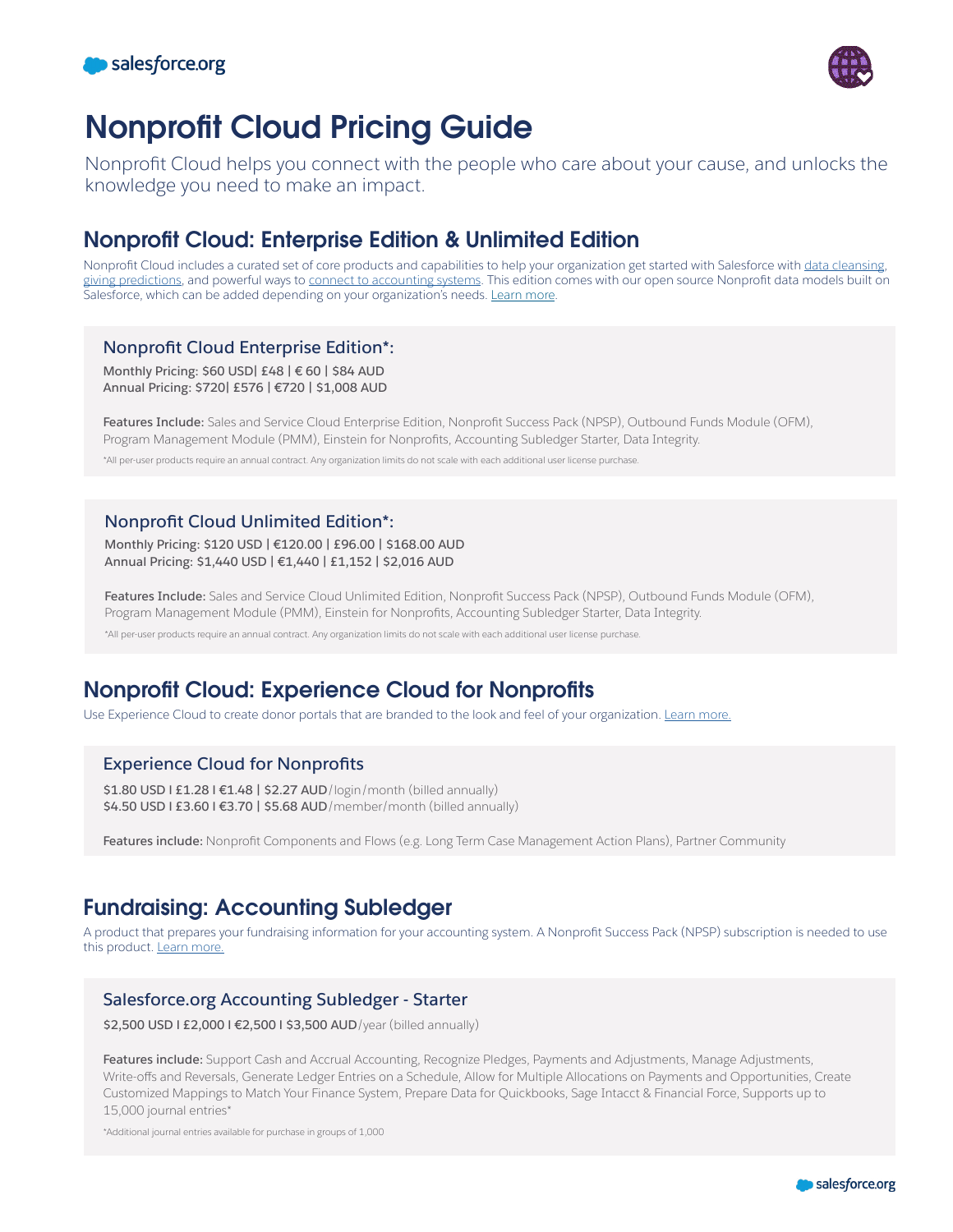### Fundraising: Elevate

A fully integrated solution for digital fundraising, consisting of Giving Pages, which are easy to set up, and payment processing. [Learn more.](https://www.salesforce.org/elevate/) Only available in to United States-based customers processing payments in U.S. dollars using NPSP. [Customers outside of the U.S.](https://www.salesforce.org/blog/power-of-the-ecosystem/) have the power of the Salesforce Ecosystem. Elevate does not support switching between Advanced Edition and Power of Us Edition at this time.

#### **Salesforce.org Elevate Advanced Edition**

**\$5,000** USD/year (billed annually) (U.S. only)

Features include: Giving pages, 1 payment gateway using Gateway Connector and 5,000 payment transactions\*, integration with the Nonprofit Success Pack (NPSP), ability to turn on Donor Cover to help offset fees.

\*Additional payment transactions available for purchase in groups of of 1,000

#### **Additional Payment Gateway Connection**

**\$5,000** USD/year (billed annually) (U.S. only)

**Features include:** Add on a payment services gateway connector

\*Available to customers using Salesforce.org Elevate Advanced Edition

#### **Salesforce.org Elevate Power of Us Edition**

**3% platform fee per transaction** plus applicable payment processing fees (deducted from transactions) (U.S. only) Elevate Power of Us Edition is recommended for customers processing up to \$165,000 USD annually.

**Features include:** Giving pages, 1 payment gateway connection to Stripe, integration with the Nonprofit Success Pack (NPSP), no subscription or upfront cost as part of the Power of Us Program, ability to turn on Donor Cover to help offset fees.

\*Additional Salesforce.org Payment Services Gateway Connectors not available with Salesforce.org Elevate Power of Us Edition

### Fundraising: Insights Platform Data Integrity

A product that helps you cleanse your data, as all mailing addresses are converted to your national postal service's standard format, updated automatically by National Change of Address, and deduplicated. A Nonprofit Success Pack (NPSP) subscription is needed to use this product. [Learn more.](https://www.salesforce.org/nonprofit/insights-platform/)

#### **Insights Platform Data Integrity**

**\$1,000 USD l £1,200 l €1,500 | \$2,100 AUD**/year (billed annually)

**Features include:** 10,000 contacts\*, Address Standardization\*\*, Duplicate Management, NCOA Updates\*\*\*

\*Additional contacts available for purchase in groups of 10,000

\*\* Address standardization for most countries, localized in U.K. English, Dutch, French and German

\*\*\*U.S. & Canada NCOA Updates are an additional cost for a SmartMover license from [Melissa Data.](https://www.melissa.com/ncoalink-processing&sa=D&source=editors&ust=1637013230808000&usg=AOvVaw1nRFac6s-BbfiHbVmI4PDK) U.K. NCOA Updates are an additional cost from [Data8](https://www.data-8.co.uk/&sa=D&source=editors&ust=1637013230807000&usg=AOvVaw3BLhiMiIdlVQ9Adbo1FQGp).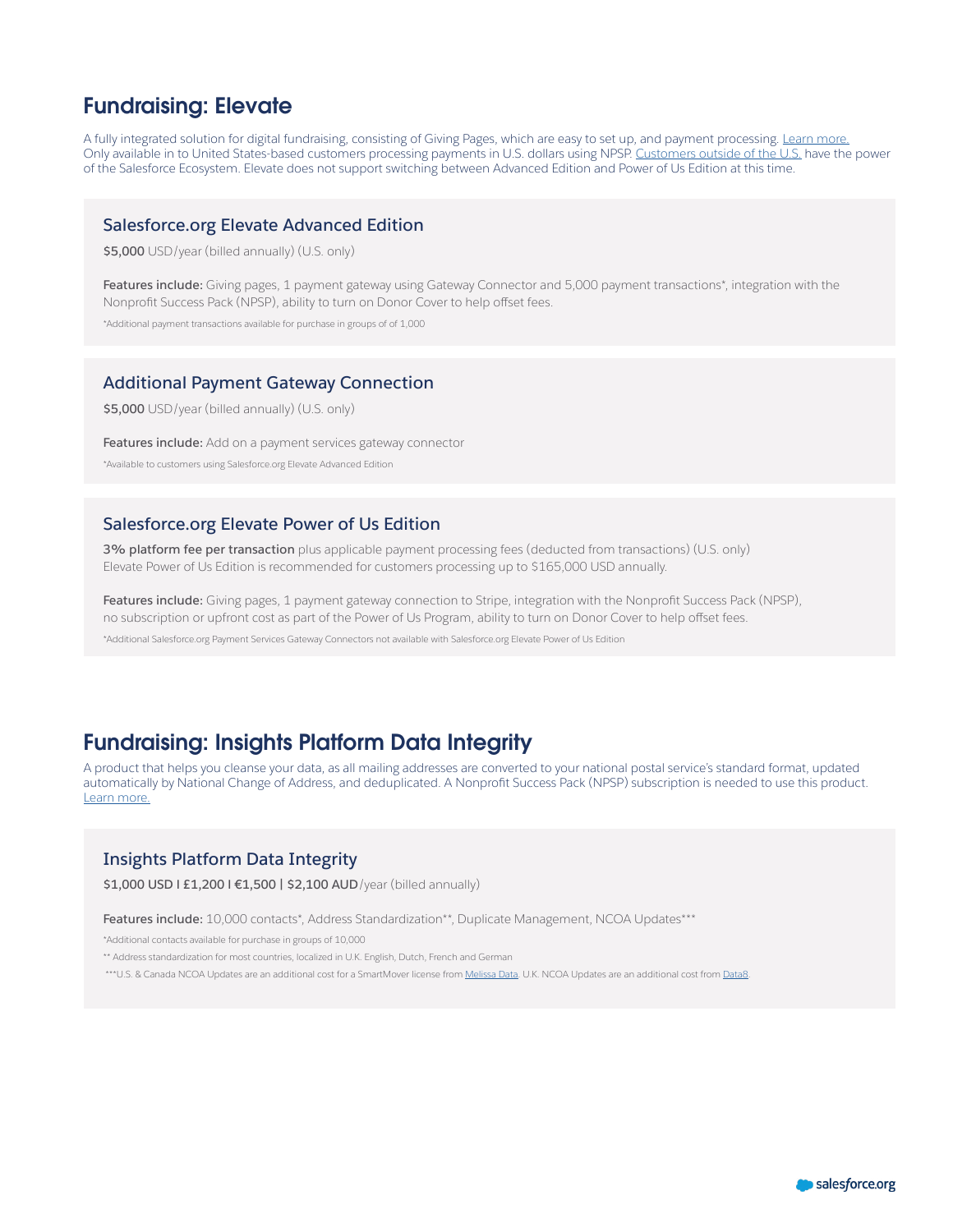### Marketing & Engagement: Marketing Cloud Engagement for Nonprofits

Marketing Cloud Engagement for Nonprofits is a new solution that helps organizations build constituent-first communications faster, personalized from data in the Nonprofit Cloud. The result is you can better engage and convert known supporters, leveraging beautiful, personalized email campaigns. Grow your reach, but never outgrow your marketing technology. [Learn more.](https://www.salesforce.org/nonprofit/marketing-cloud/)

#### **Marketing Cloud Engagement for Nonprofits**

**\$500 USD l £400 l €500 | \$700 AUD**/month (billed annually)

**Features include:** App, Engagement, Content Creation, Integration with Salesforce Sales Cloud and NPSP, 100, 000 API Calls, 10,000 automations, 10,000 Contacts, 750,000 Super Messages, 5 users

### Program Management: Program Management Module (PMM)

A standard framework for nonprofits to organize and manage their program data in Salesforce regardless of volume or complexity. [Learn more.](https://www.salesforce.org/nonprofit/nonprofit-success-pack/)

#### **Program Management Module (PMM)**

**Free** add on as an extension of NPSP (does not require NPSP). Note that you need an underlying Sales + Service Subscription or a Platform Subscription.

**Features include:** Tracking Programs and Services, Home Page for Program Managers, Program Segments (e.g. cohorts), Recurring Services Tracking, Preplanned Reports & Dashboards

### Program Management: Nonprofit Cloud Case Management

A product that helps organizations scale personalized care to clients on a platform that helps track services, case plans, notes, incidents, assessments and outcomes. Program Management Module in the Nonprofit Success Pack (NPSP) is automatically installed in this product. [Learn more.](https://www.salesforce.org/nonprofit/case-management/)

#### **Nonprofit Cloud Case Management**

\$360 USD **I £292.50 I €360 I \$504 AUD**/user/year (billed annually)

**Features include:** All features in the Program Management Module (PMM) plus Case Manager Home Page, Incident Tracking, Client Snapshot, Client Notes, Client Search, Case Plans, Assessment Service Delivery, Program Engagements, Client Referrals and templatized Client Intake, Out of the Box Reports.

### Grantmaking: Outbound Funds Module

A standard framework for foundations and nonprofits that disburse outbound funds to track and manage their funding programs. Learn more.

#### **Outbound Funds Module**

**Free** add on managed package. Note that you need an underlying Sales + Service Subscription or a Platform Subscription.

**Features include:** Tracking Funding Programs, Home Page for Grants Managers, Funding Requests, Disbursements, Requirements, Out of the Box Reports.